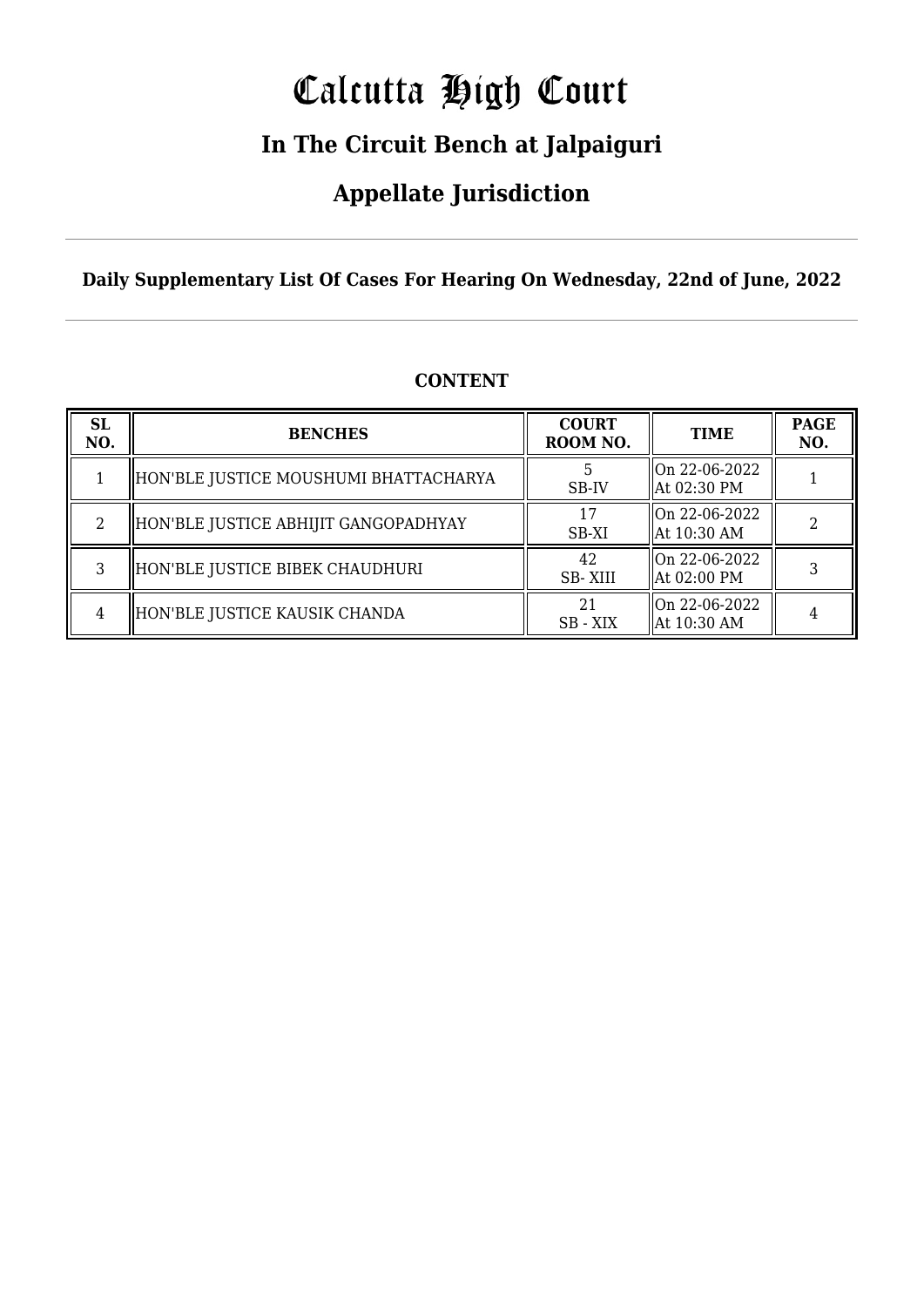

**DAILY CAUSELIST For Wednesday The 22nd June 2022**

**COURT NO. 5**

**SINGLE BENCH (SB-IV)**

**AT 2:30 PM**

**HON'BLE JUSTICE MOUSHUMI BHATTACHARYA**

#### **(VIA VIDEO CONFERENCE)**

#### **FROM PRINCIPAL BENCH**

#### **NEW MOTION**

1 WPA/1469/2022 M/S CORPORATE WAVE BUILDERS AND ANR VS STATE OF WEST BENGAL AND ORS. SAMIK SARKAR

*(Bench ID-1086 ) 1/1* Page 1 Of 4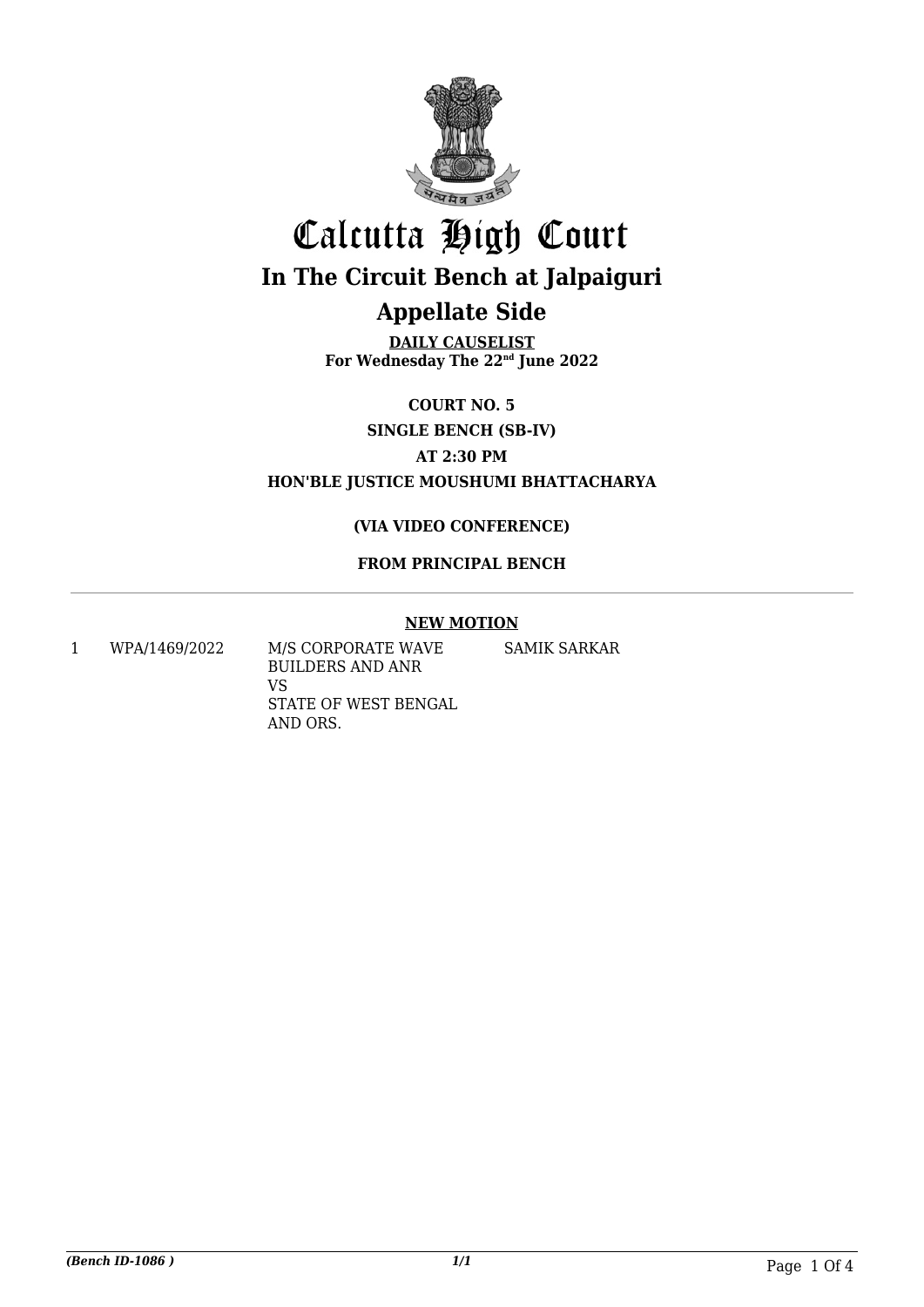

**DAILY CAUSELIST For Wednesday The 22nd June 2022**

**COURT NO. 17**

**SINGLE BENCH (SB-XI)**

**AT 10:30 AM**

**HON'BLE JUSTICE ABHIJIT GANGOPADHYAY**

#### **(VIA VIDEO CONFERENCE)**

#### **FROM PRINCIPAL BENCH**

#### **MOTION**

1 WPA/1783/2021 (F.N.H.)

KALLOL GUHA AND ANR VS STATE OF WEST BENGAL AND ORS.

SUKANTA GHOSH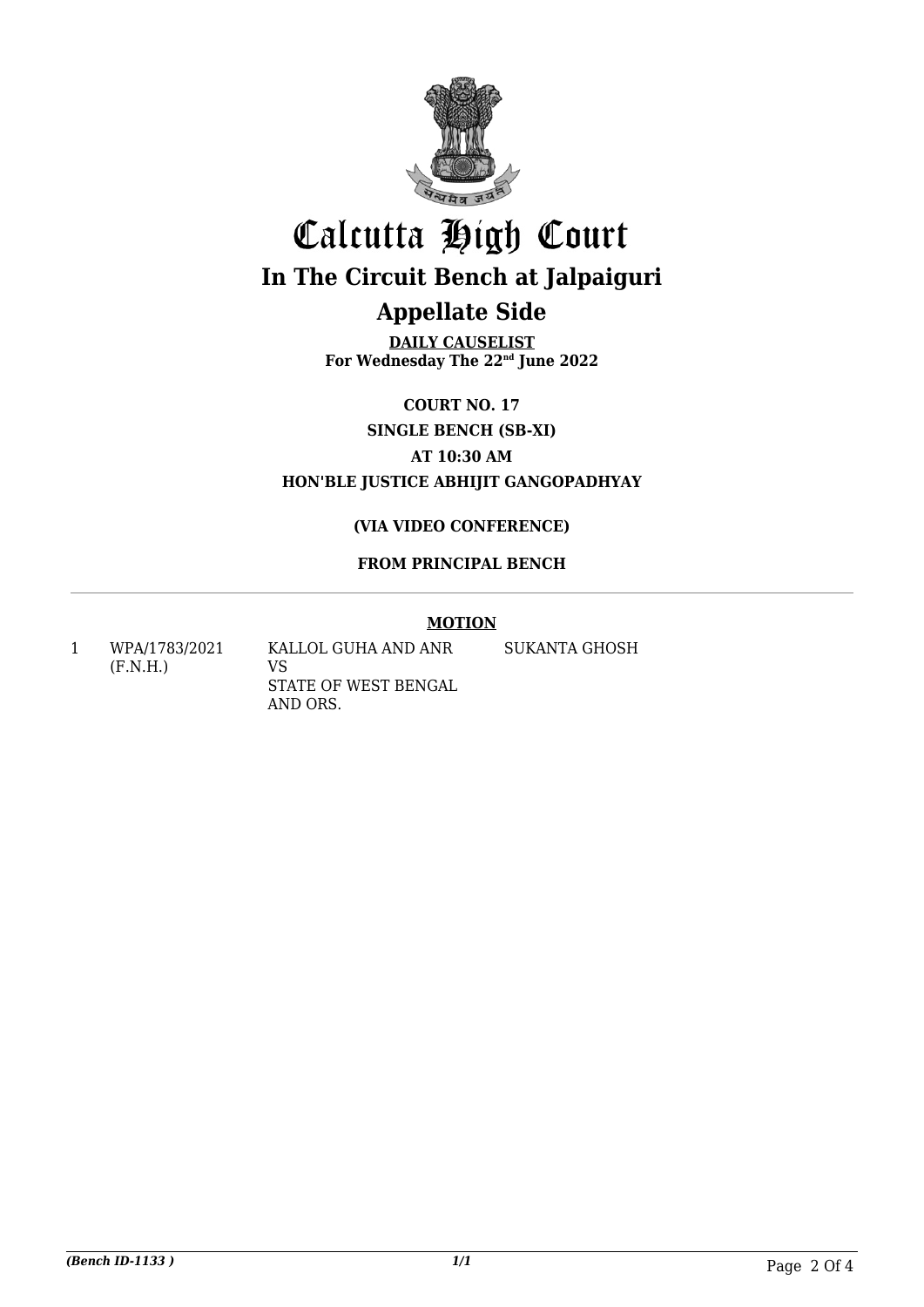

**DAILY CAUSELIST For Wednesday The 22nd June 2022**

**COURT NO. 42 SINGLE BENCH (SB- XIII) AT 2:00 PM HON'BLE JUSTICE BIBEK CHAUDHURI (VIA VIDEO CONFERENCE)**

#### **FROM PRINCIPAL BENCH**

#### **NEW MOTION**

| 1 | CRR/58/2022  | ASIT SARKAR<br>VS<br><b>SOLANKI SARKAR</b>                         | <b>ANITA SHAW</b> |
|---|--------------|--------------------------------------------------------------------|-------------------|
| 2 | CRR/86/2022  | <b>ASIT SARKAR</b><br>VS<br><b>SOLANKI SARKAR</b>                  | <b>ANITA SHOW</b> |
| 3 | CRR/88/2022  | ASIT SARKAR<br>VS<br><b>SOLANKI SARKAR</b>                         | <b>ANIT SHAW</b>  |
| 4 | CRR/133/2022 | DHILAN DAS AND ORS<br>VS<br>State of West Bengal AND<br><b>ANR</b> | AISHARYWA BAZAZ   |